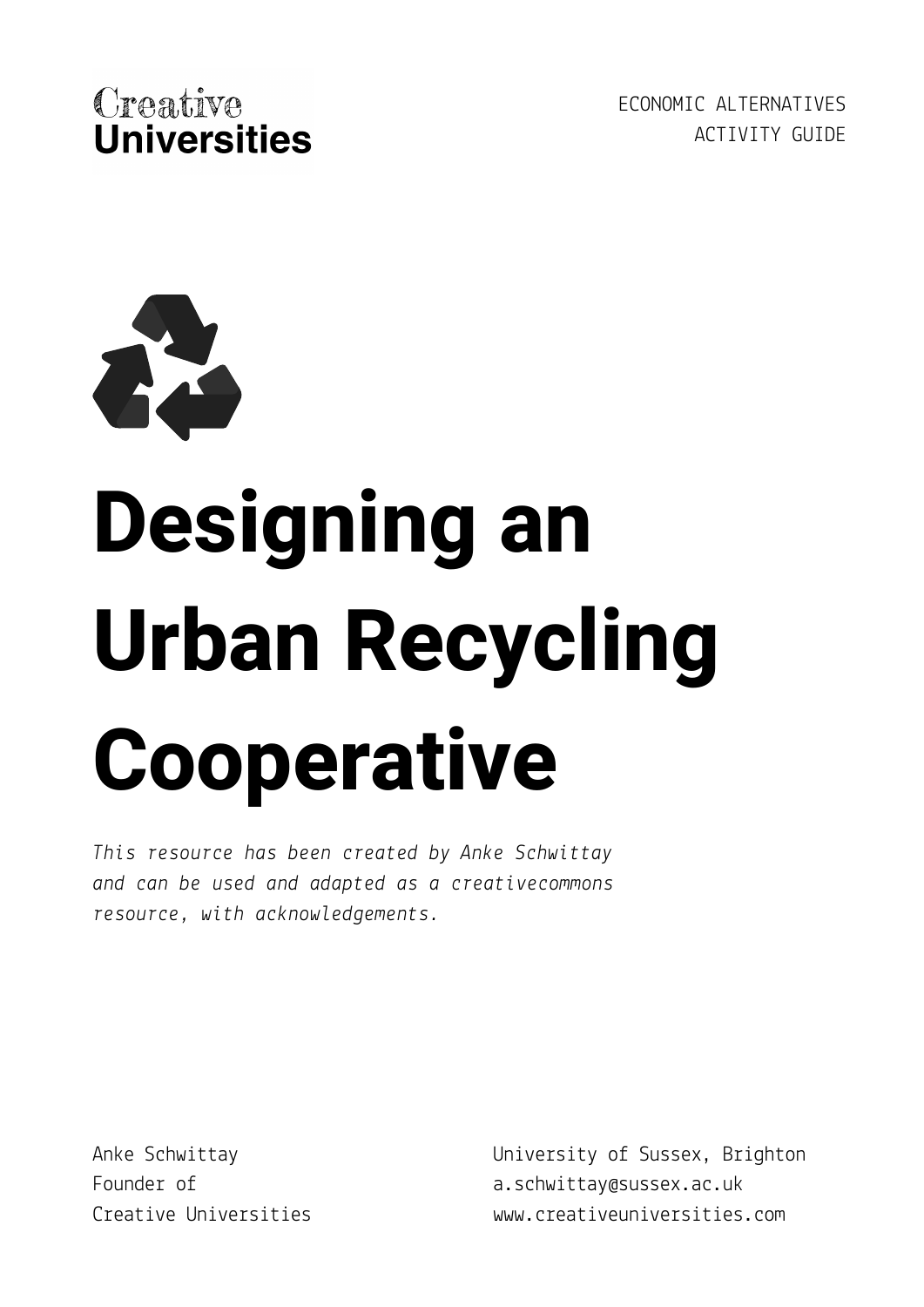#### **AIM OF ACTIVITY**

Students are tasked with designing a recycling cooperative as a local alternative economy initiative to provide more stable and higher sources of income for informal workers and tackle inequalities in class, gender and ethnicity.

I used this activity in my third year undergraduate class on Urban Futures, which is taken mainly by International Development students, including joint honors. The activity complements learning about urban economies, livelihoods and resources. It could also be used in other courses addressing urban challenges, such as geography, anthropology and economics, or business school students.

This exercise is based on an activity developed by my colleague Demet Dinler. With her permission I have adopted her series of 6 workshops to a two-hour workshop for my class. Before the workshop I had set up clusters of tables with big sheets of paper, marker pens, sticky notes and photos from various recycling cooperatives. I kept encouraging students to use these thinking materials throughout the activity and to draw and work with images in addition to writing.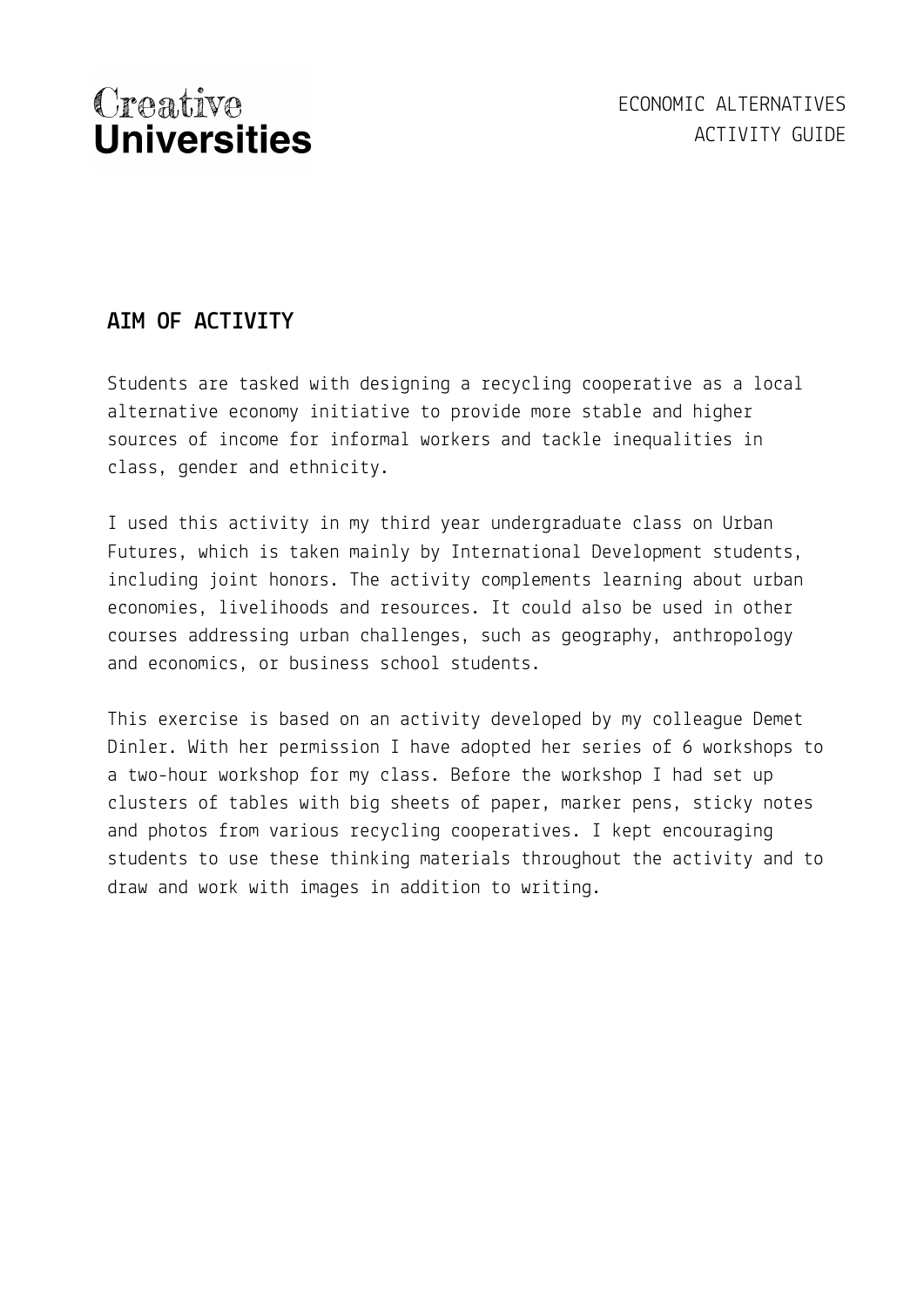#### **ACTIVITY OUTLINE**

#### **1. Explain Workshop Objective**

I explained to students that their task was to design a plan for setting up a recycling cooperative, where waste pickers will no longer sell their waste individually to middlemen, but will bring, sort and sell it to the cooperative instead, which will on-sell it directly to wholesale recycling plants. This cuts out the middlemen who take a large cut of the sales and allows the cooperative to negotiate for better prices based on higher volume of waste.

I also posited a series of challenges that their designs had to address. Below are some examples, for a full list see the student handout.

- The cooperative will be a direct challenge to the vested interests of the middlemen who have traditionally bought the waste from individual collectors, and also to large wholesalers who work with recycling plants. Especially the middlemen, most of whom also live in the neighbourhood, want to stop the establishment of the cooperative. How will you overcome their resistance?
- Most women in the neighbourhood are responsible for domestic work and are not allowed to get paid work, following deeply entrenched patriarchal rules, although many women would like to earn money. As one of the objectives of the cooperative is to work for gender equality, this situation needs to be addressed. How will you do that and get women involved in the cooperative? On the other hand, in many families children are also picking waste to supplement family income. How will you address that?
- You do not have the resources to start the cooperative and will need to identify and approach local leaders, municipal and other public authorities, NGOs and donors, local banks or other places for support. How will you do that?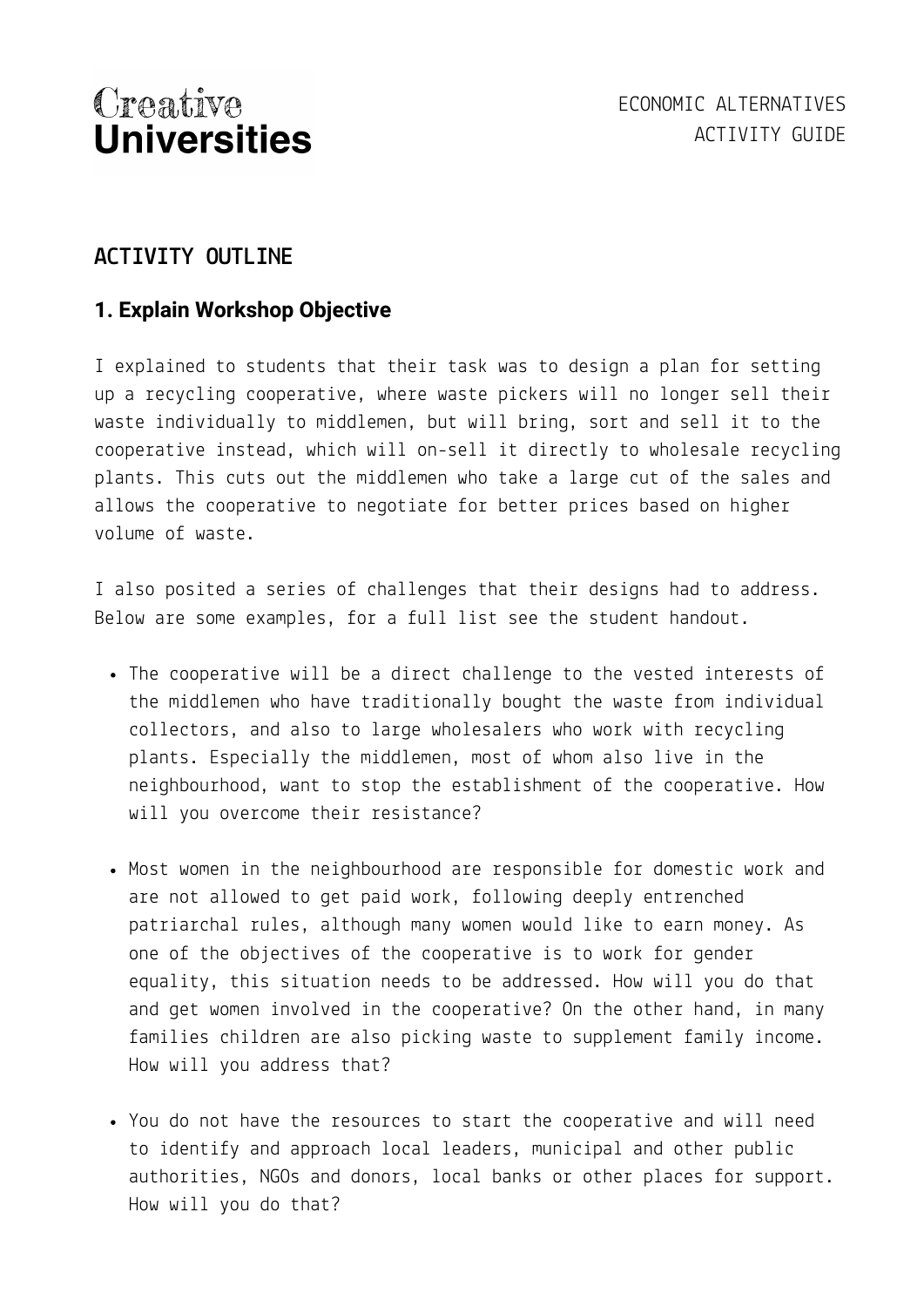#### **ACTIVITY OUTLINE**

#### **2. Coop location and name selection**

The whole class then decided on the cooperative's location and name. I always encourage students to pick a location with which they, or at least some members of the group, are familiar, and have also provided background reading for students to do before the workshop.

I then divided the class into 4 groups of 5 to 6 students, allowing them to self-select to work in the areas they were most interested in.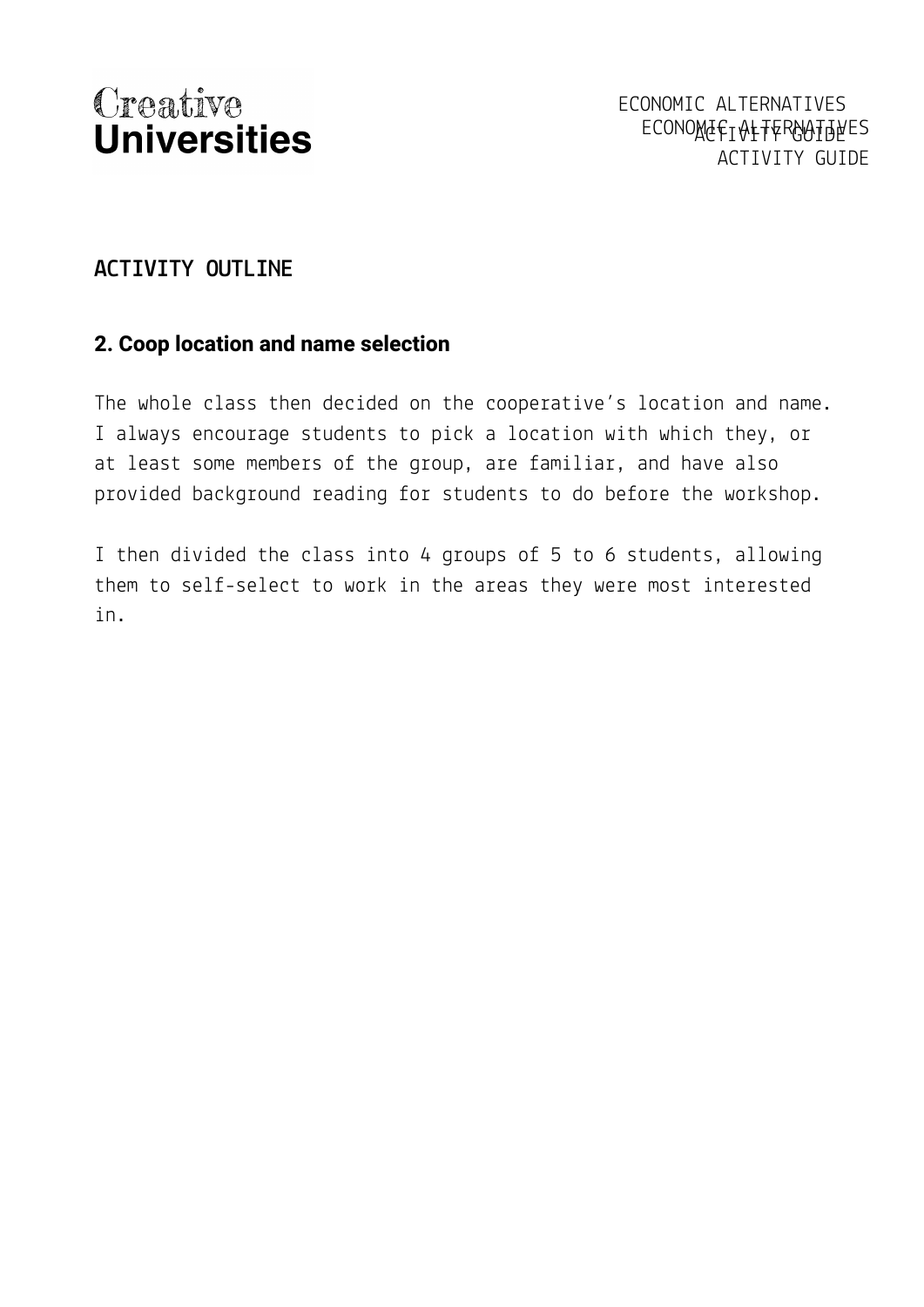#### **ACTIVITY OUTLINE**

#### **3. Group Design Work**

The four groups consisted of governance, external support, economic matters and social issues. The student handout provided each group with a list of questions to answer, in order to facilitate and guide their work. Below are some example questions for each group (for a complete list download the student handout from the website).

#### **1 Governance**

Write a list of general principles and rules to govern the cooperative. Make sure you make its core values explicit and explain how they will inform the day-to-day operations of the cooperative as well as its more general functioning.

- How will you ensure a truly cooperative and equitable work environment, eg charter of behaviour, sanctions, training, ways to deal with divisive gossip, conflict resolution mechanisms etc?
- How will you ensure that the coop is representative of all members? By whom will it actually be run? Do you have paid staff, volunteers, elected representatives?
- Will you charge a membership fee and if yes, how much will it be?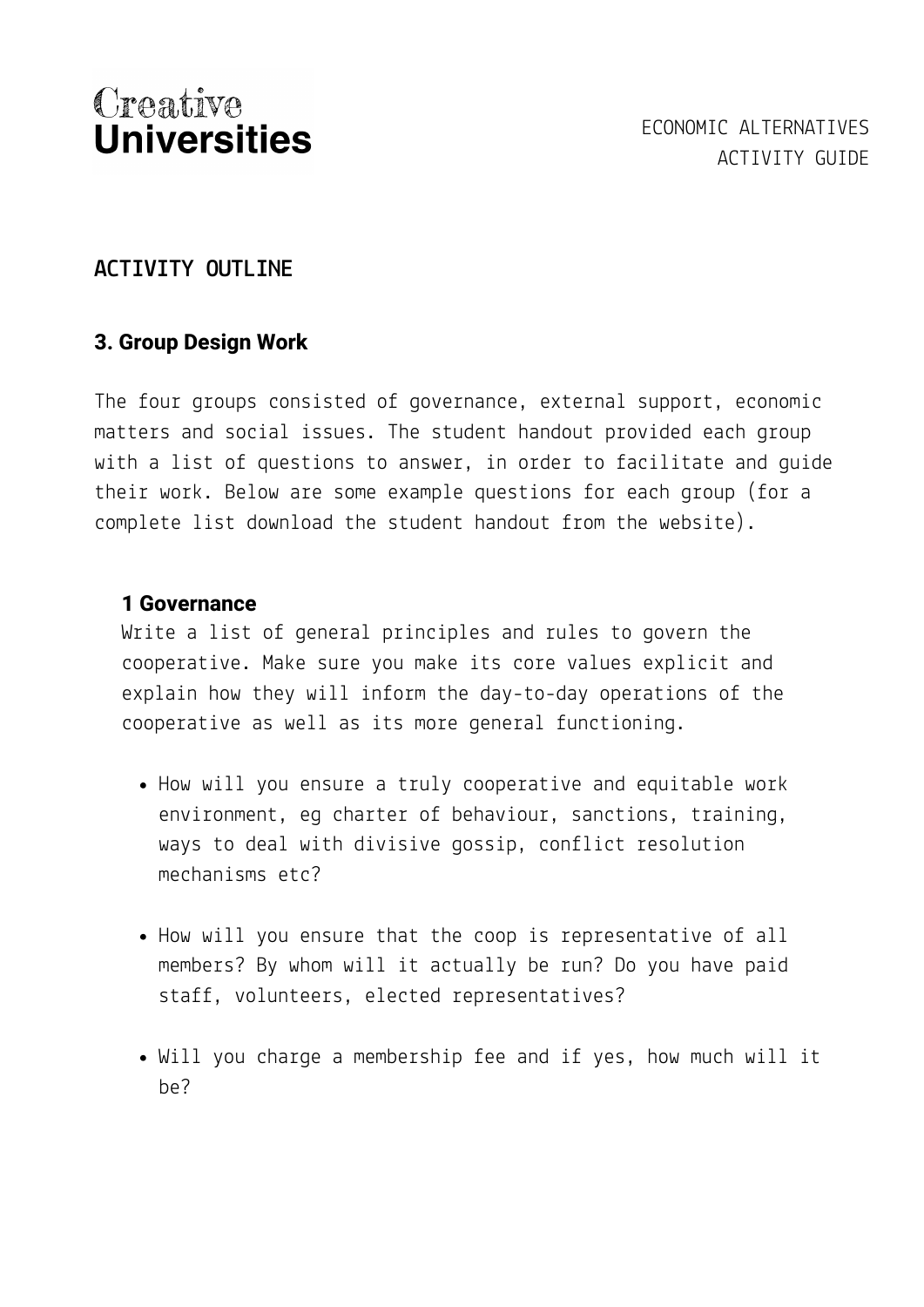#### **ACTIVITY OUTLINE**

#### **2. External Support**

Develop a plan to recruit potential supporters you could approach to get the coop off the ground. Write a pitch/presentation for them.

- This pitch will need to be tailored to the different organizations you are approaching, eg an NGO interested in issues of justice, a bank you might ask for a low-interest loan, a local politician who might be interested in votes, a local business wanting to show that it is socially responsible and engaged in the community or an environmental charity interested in sustainability.
- The residents of the middle and upper-class neighborhoods where coop members pick waste regard them as a public nuisance and often harass them. How will you change their opinion of and attitude towards waste pickers?
- How will you ensure that your external supporters will not impose their own vision of how things should be on the coop?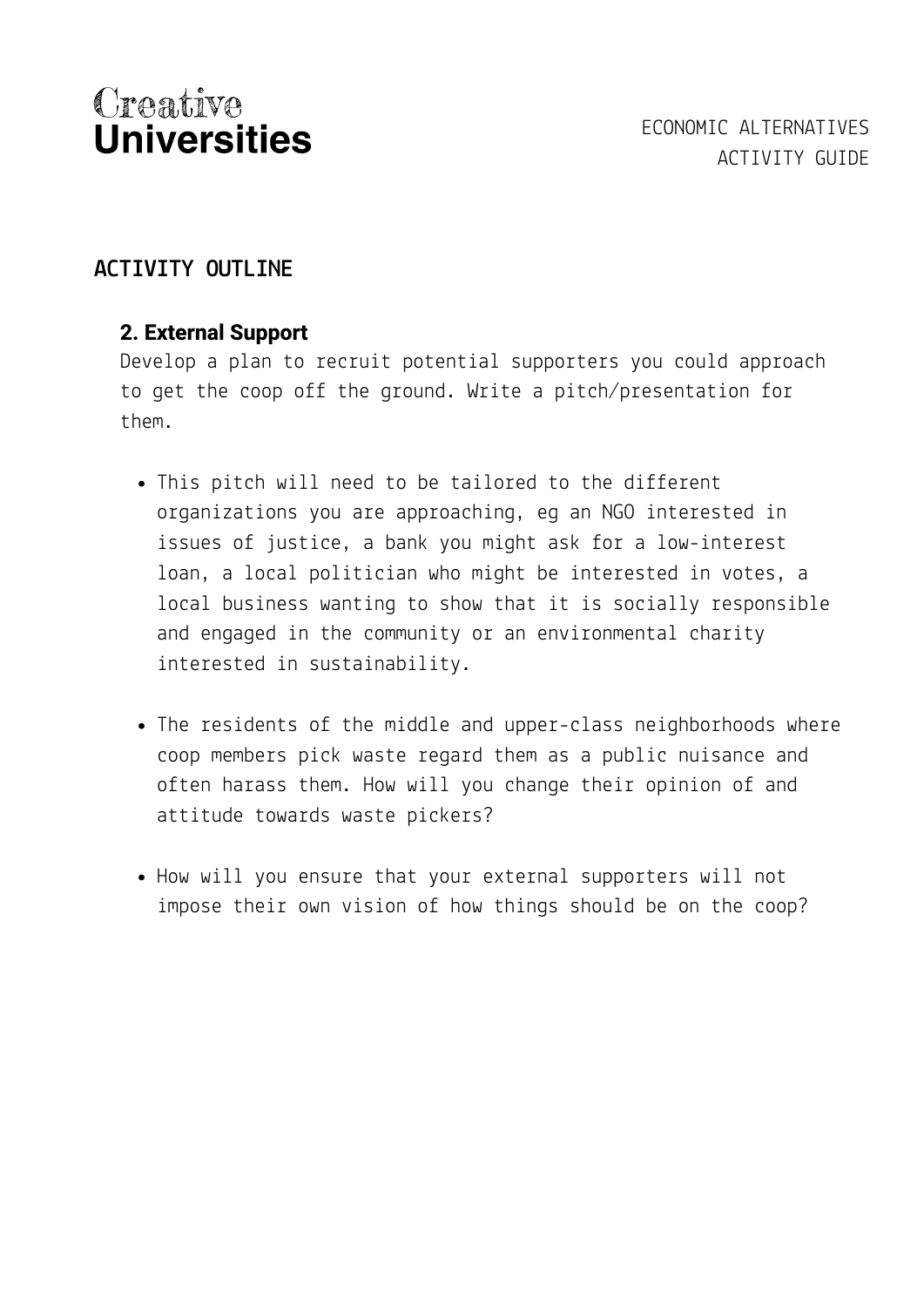#### **ACTIVITY OUTLINE**

#### **3. Economic Matters**

Work out the economic principles of the cooperative.

- How will members get paid?
- How will you set the prices for different types of recyclables?
- How will you ensure that all members get equal access to the same opportunities in terms of quality and quantity of waste?
- How will you ensure that individual members will not sell their recyclables directly to the recycling plant or go back to middlemen when they have immediate cash needs?

#### **4. Social Issues**

Develop a plan for talking to local families about women's involvement in the cooperative and the issue of child labor.

- What is the best format for these talks, eg house to house visits, community meeting, women-only focus group, street theatre, social media?
- What is your message around why women should become involved? How will you address patriarchal power and arguments?
- How will you address the involvement of older children in waste picking?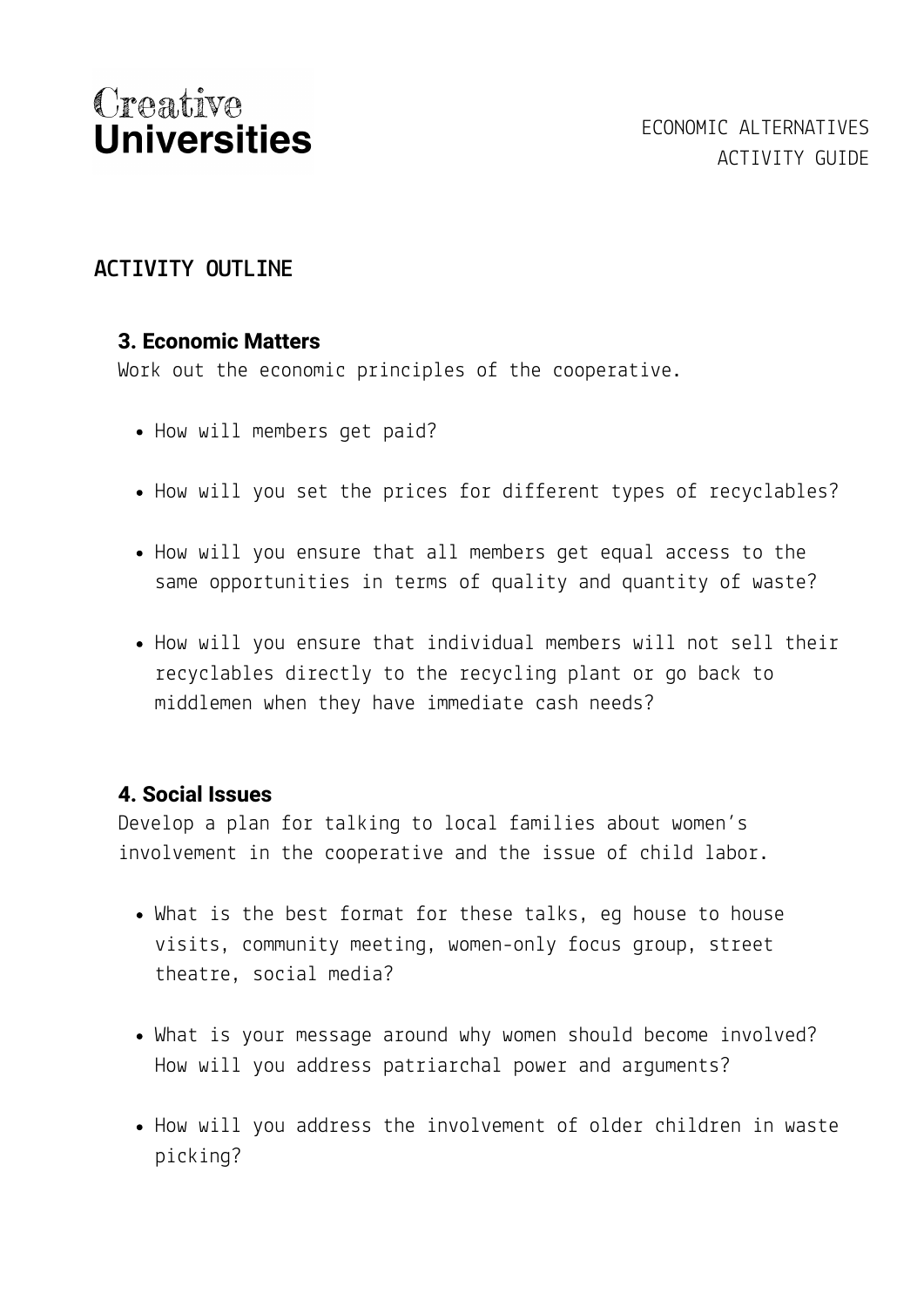#### **ACTIVITY OUTLINE**

#### **4. Collective Masterplan**

Towards the end of the workshop students came together as a large group to combine all their findings into a master plan that addressed the most important issues they had identified. They collectively created a poster to visually represent their work.

#### **5. Debrief**

Each creative activity needs to followed by a collective discussion session in order to draw out students' learning and connect it to the larger topics of the class. I often do that in the following class, after sending students a short survey with some reflection questions.